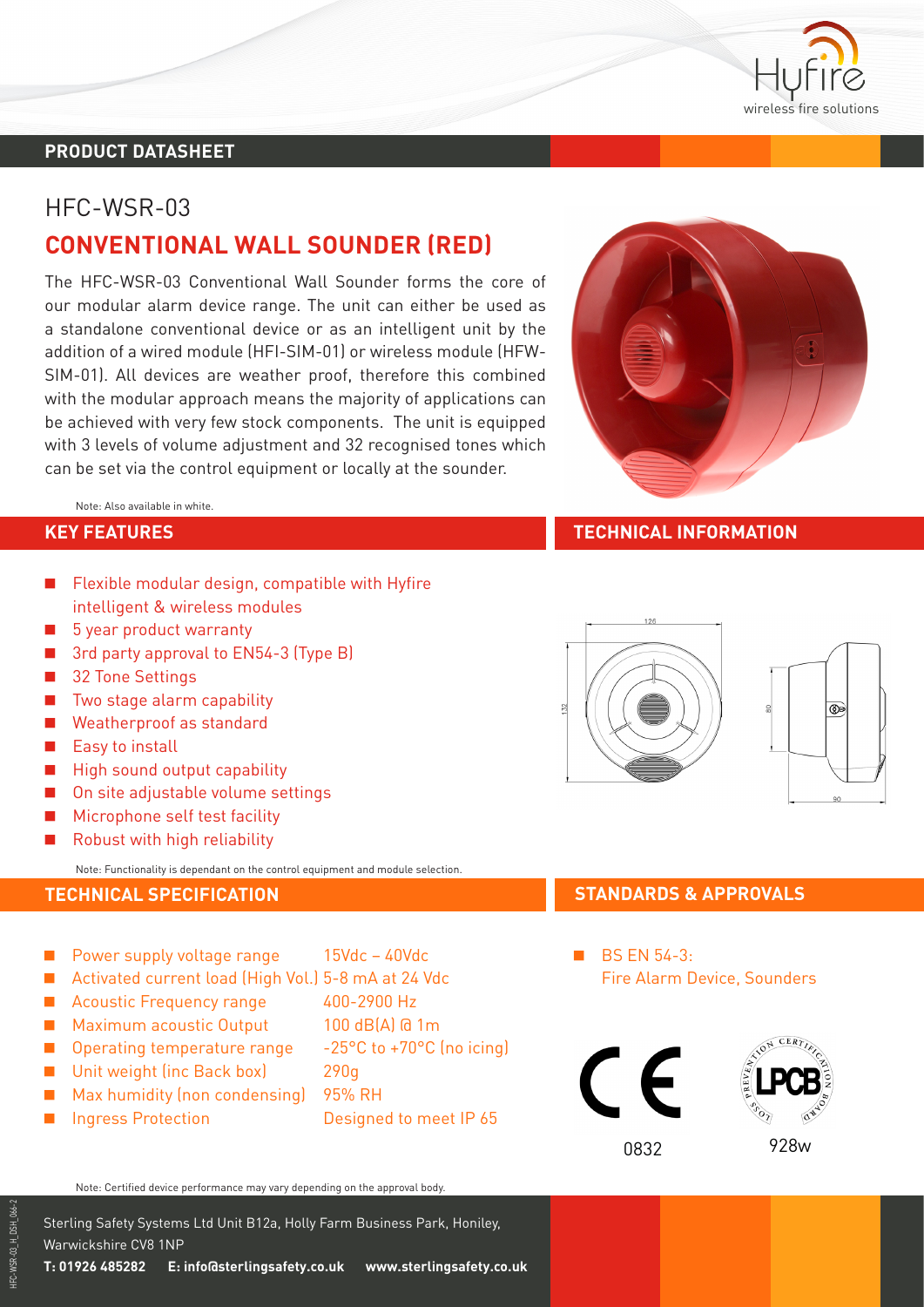

## **PRODUCT DATASHEET HFC-WSR-03**

#### **OUTPUT VOLUME SETTING**

Use the DIP switch at the back of the sounder body for setting the output volume; in particular, switches 6 and 7 are used. The switches positioned upwards acquire value "1" or when positioned downwards acquire value "0".

Refer to table below and set the position of both switches 6 and 7 according to the required volume when the sounder is active.

|  |  | 3 | 4 |  |  | $\begin{array}{c} \hline \textbf{5} & \textbf{6} & \textbf{7} \\ \hline \end{array} \begin{array}{c} \hline \textbf{8} & \textbf{8} \\ \hline \end{array}$ |  |
|--|--|---|---|--|--|------------------------------------------------------------------------------------------------------------------------------------------------------------|--|
|  |  |   |   |  |  |                                                                                                                                                            |  |

| <b>Tone volume</b> | Switch 6 | Switch 7 | dB(A) evaluation  | <b>Notes</b> |
|--------------------|----------|----------|-------------------|--------------|
| <b>HIGH</b>        |          |          | $100$ dB(A) +0/-3 | All tones    |
| <b>MEDIUM HIGH</b> |          |          |                   | All tones    |
| <b>MEDIUM LOW</b>  |          |          |                   | All tones    |
| _OW                |          |          |                   |              |

#### **OUTPUT TONE SETTING**

Use the DIP switch at the back of the sounder body for setting the output tone; in particular, switches 1 to 5 are used. The switches positioned upwards acquire value "1" or when positioned downwards acquire value "0".

Using the DIP switches it is possible to select a tone between 1 and 32. Utilises the Standard or Alternative wiring connections determines whether this tone is selected from the Standard of Alternative tone tables (Page 4 and 5), when the sounder is activated.

When using the Intelligent interface module the Standard and alternative tones may be selected via the loop protocol and control panel settings.\*

\*Note: Not all functionality may be available on all control equipment. Contact technical support for specific advice.

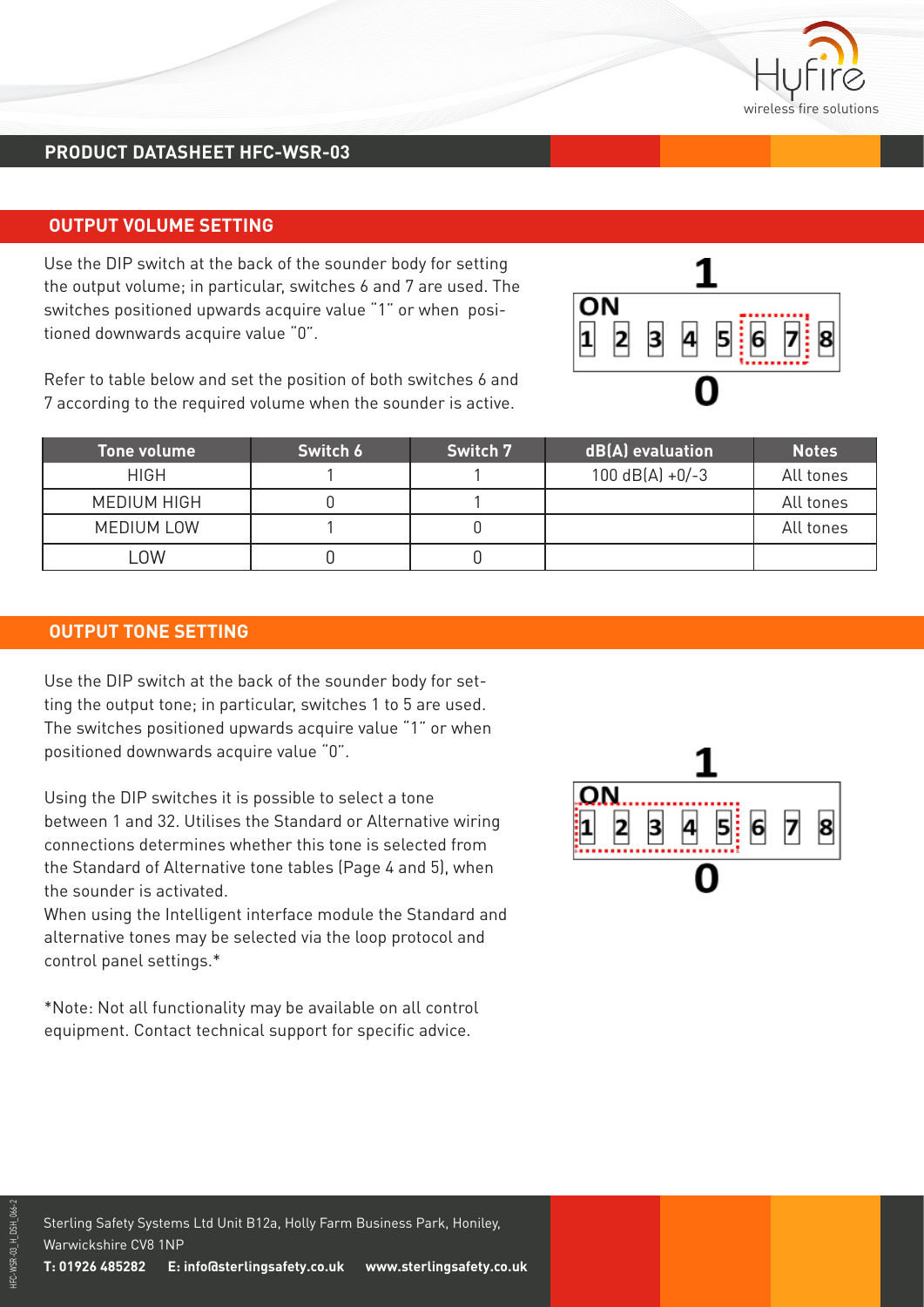

# **PRODUCT DATASHEET HFC-WSR-03**

## **STANDARD TONE TABLE**

| No: | <b>Tone Description</b>           | <b>Tone Description</b>                               |                | $\overline{2}$   | 3              | 4 | 5            |
|-----|-----------------------------------|-------------------------------------------------------|----------------|------------------|----------------|---|--------------|
| 1   | <b>Warble Tone</b>                | 800Hz for 500ms, then 1000Hz for 500ms                |                | 1                | 1              | 0 |              |
| 2   | <b>Continous Tone</b>             | 970Hz continuous tone                                 | $\Omega$       | 1                | 0              |   |              |
| 3   | Slow Whoop (Dutch)                | 500-1200Hz for 3500ms, then off for 500ms             | 1              | $\mathbf 0$      | 1              | 0 | 1            |
| 4   | German DIN Tone                   | 1200Hz-500Hz sweep every 1000ms (1Hz)                 | $\mathbf 0$    | $\mathbf 0$      | $\mathbf{1}$   | 1 | 1            |
| 5   | Alternative HF slow sweep         | 2350Hz-2900Hz sweep every 333ms (3Hz)                 | 1              | $\boldsymbol{0}$ | 0              |   | $\mathbf 0$  |
| 6   | <b>Alternative Warble</b>         | 800Hz for 250ms, then 960Hz for 250ms                 | 1              | 1                | 1              |   | $\mathbf 0$  |
| 7   | <b>Alternative Warble</b>         | 500Hz for 250ms, then 600Hz for 250ms                 | 1              | 1                | $\mathbf{1}$   |   | $\mathbf 0$  |
| 8   | Analogue Sweep Tone               | 500Hz-600Hz sweep every 500ms (2Hz)                   | 1              | $\mathbf 0$      | 1              | 0 | $\mathbf 0$  |
| 9   | Australian Alert (intermittent)   | 970Hz for 625ms, then off for 625ms                   | 1              | $\mathbf 0$      | 0              | 0 | 1            |
| 10  | Australian Evac (slow whoop)      | 500-1200Hz sweep for 3750ms, then OFF for 250ms       | 1              | $\boldsymbol{0}$ | 1              | 1 | $\mathbf 0$  |
| 11  | FP1063.1- Telecom                 | 800Hz for 250ms, then 970Hz for 250ms                 | $\mathbf 0$    | $\mathbf 0$      | 0              | 0 |              |
| 12  | French Tone (Afnor)               | 554Hz for 100ms then 440Hz for 400ms                  | 0              | $\boldsymbol{0}$ | 0              | 0 | 1            |
| 13  | HF Back Up interupted Tone        | 2800Hz for 1sec then off for 1 second                 | 1              | 1                | $\overline{0}$ | 1 | 1            |
| 14  | HF Back Up interupted Tone (fast) | 2800Hz for 150ms, then off for 150ms                  | 1              | 1                | 0              | 0 | 1            |
| 15  | <b>HF Continous</b>               | 2800Hz continuous                                     | 0              | 1                | 0              | 0 |              |
| 16  | Interrupted Tone                  | 800Hz for 500ms, then off for 500ms                   | $\mathbf 0$    | 1                | $\mathbf{1}$   |   | 1            |
| 17  | Interrupted Tone medium           | 1000Hz for 250ms, then off for 250ms                  | $\mathbf 0$    | $\mathbf{1}$     | $\mathbf{1}$   | 0 | 1            |
| 18  | ISO 8201 LF BS5839 Pt1 1988       | 970Hz for 500ms, then OFF for 500ms                   | $\mathbf 0$    | 1                | 1              |   | $\mathbf 0$  |
| 19  | ISO 8201 HF                       | 2800Hz for 500ms, then OFF for 500ms                  | $\mathbf 0$    | 1                | $\mathbf{1}$   | 0 | $\mathbf 0$  |
| 20  | LF Backup Alarm                   | 800Hz for 150ms, then OFF for 150ms                   | 1              | 1                | 0              |   | $\mathbf 0$  |
| 21  | LF Buzz                           | 800Hz-950Hz sweep every 9ms                           | $\mathbf 0$    | 1                | 0              | 1 | $\mathbf 0$  |
| 22  | LF Continous Tone BS5839          | 800Hz continuous                                      | 1              | 1                | 0              | 0 | $\mathbf 0$  |
| 23  | Silent                            | No Sound                                              | $\mathbf{1}$   | 1                | $\mathbf{1}$   |   | 1            |
| 24  | Siren 2 way ramp (long)           | 500-1200Hz rising for 3000ms, then falling for 3000ms | $\overline{0}$ | $\mathbf 0$      | 0              | 0 | $\mathbf 0$  |
| 25  | Siren 2 way ramp (short)          | 500-1200Hz rising for 250ms, then falling for 250ms   | $\mathbf 0$    | $\boldsymbol{0}$ | 0              | 1 | $\mathbb O$  |
| 26  | Swedish All Clear                 | 660Hz continuous                                      | $\mathbf 0$    | 0                | 1              | 0 | $\mathbf 0$  |
| 27  | Swedish Fire Signal               | 660Hz for 150ms, then OFF for 150ms                   | $\mathbf 0$    | $\mathbf 0$      | 1              |   | $\mathbf 0$  |
| 28  | Sweep Tone (1Hz)                  | 800-900Hz sweep every 1000ms                          | 1              | $\boldsymbol{0}$ | 1              |   | 1            |
| 29  | Sweep Tone (3Hz)                  | 800-970Hz sweep every 333ms                           | 1              | $\mathbf 0$      | $\mathbf 0$    | 1 | 1            |
| 30  | Sweep Tone (9Hz)                  | 800-970Hz sweep every 111ms                           | $\mathbf 0$    |                  | 0              | 0 | $\theta$     |
| 31  | US Temporal Pattern HF            | (2900Hz for 500ms, then 500ms off) x3 then 1500ms off | $\mathbf 0$    | $\boldsymbol{0}$ | 0              |   |              |
| 32  | LF Sweep (Cranford Tone)          | 800Hz -1000Hzsweep every 500ms (2Hz)                  | $\mathbf{1}$   | $\mathbf 0$      | $\mathbf 0$    | 0 | $\mathsf{O}$ |